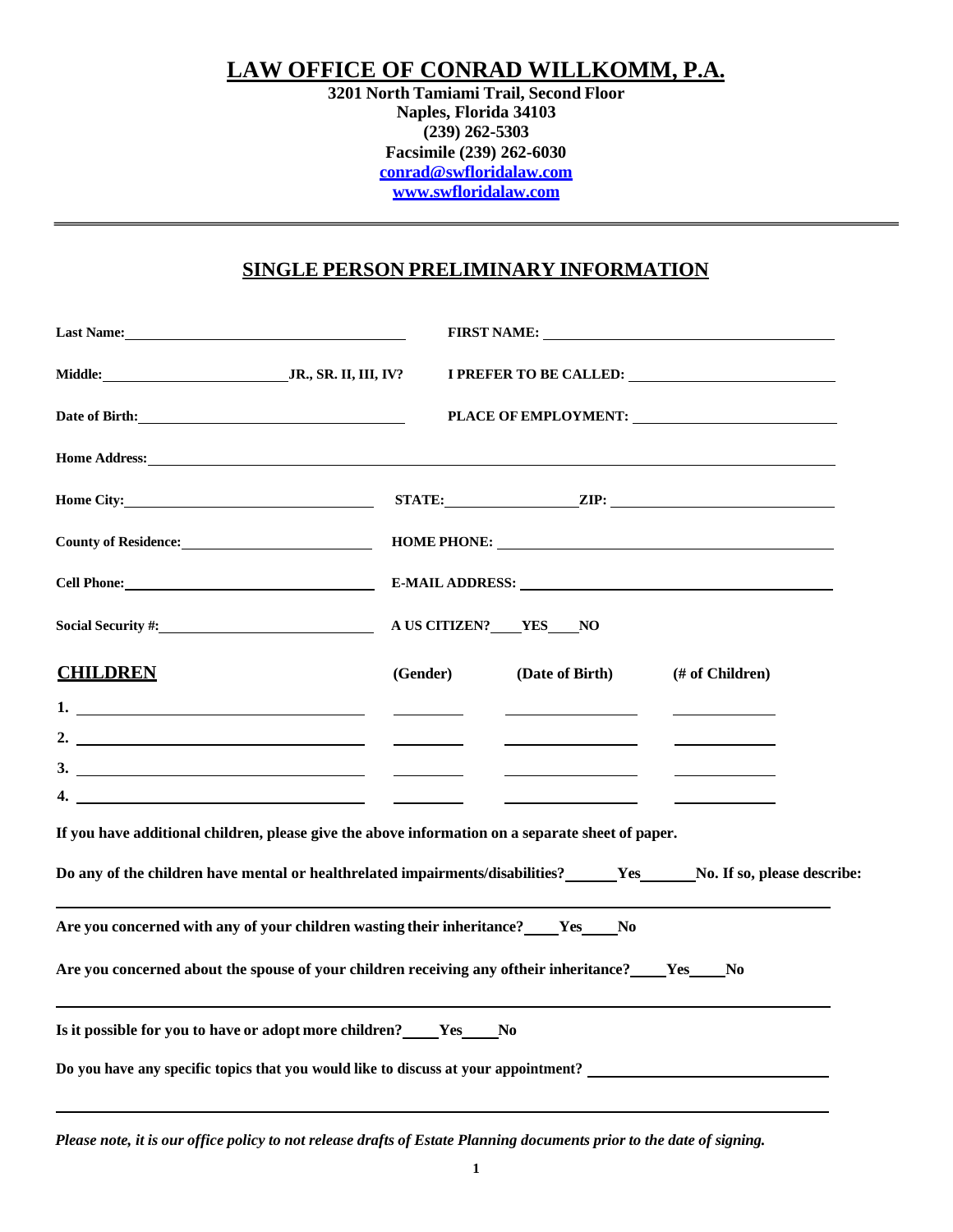# **ASSET INFORMATION**

| <b>Life Insurance</b>                   | IRAs, 401(k)'s, Profit Sharing, etc. |  |
|-----------------------------------------|--------------------------------------|--|
| <b>Residence</b>                        | <b>Other Real Estate</b>             |  |
| <b>Stocks, Bonds, Mutual Funds</b>      | Cash, CD's Savings, Checking         |  |
| <b>Notes Where People Owe You Money</b> | <b>Business Interests</b>            |  |
| Cars, Jewelry, Furniture, etc.          | <b>Expected Inheritance</b>          |  |
|                                         |                                      |  |

### **DISPOSITION OF PROPERTY**

**Will someone other than your children be receiving a portion of your estate?**

| Name(s)                                                                                                                                | Relationship                                                                                                                                                                                                                  |
|----------------------------------------------------------------------------------------------------------------------------------------|-------------------------------------------------------------------------------------------------------------------------------------------------------------------------------------------------------------------------------|
| <u> 1989 - Johann Barn, mars ann an t-Amhain Aonaich an t-Aonaich an t-Aonaich an t-Aonaich an t-Aonaich an t-Aon</u><br>1.            |                                                                                                                                                                                                                               |
| 2.                                                                                                                                     |                                                                                                                                                                                                                               |
| 3.                                                                                                                                     |                                                                                                                                                                                                                               |
| 4.<br><u> 1989 - Johann Stein, marwolaethau a bhann an t-Amhair an t-Amhair an t-Amhair an t-Amhair an t-Amhair an t-A</u>             |                                                                                                                                                                                                                               |
| 5.<br><u> 1980 - Johann Barbara, martin amerikan basar dan berasal dan berasal dalam basar dalam basar dalam basar dala</u>            | <u> 1989 - Johann Stoff, amerikansk politiker (* 1908)</u>                                                                                                                                                                    |
|                                                                                                                                        |                                                                                                                                                                                                                               |
|                                                                                                                                        |                                                                                                                                                                                                                               |
|                                                                                                                                        |                                                                                                                                                                                                                               |
|                                                                                                                                        |                                                                                                                                                                                                                               |
|                                                                                                                                        |                                                                                                                                                                                                                               |
|                                                                                                                                        |                                                                                                                                                                                                                               |
| Whom do you want to name as the Personal Representative/Trustee of your estate?                                                        | *Named Personal Representative(s) must either be a relative or Florida resident to qualify.                                                                                                                                   |
|                                                                                                                                        | Would you like to nominate the Law Office of Conrad Willkomm as your Personal Representative/Trustee?<br>No.                                                                                                                  |
| Name(s)                                                                                                                                | Relationship                                                                                                                                                                                                                  |
| 1.<br><u> 1980 - Johann Barbara, martin amerikan basar dan berasal dan berasal dalam basar dalam basar dalam basar dala</u>            |                                                                                                                                                                                                                               |
| $\overline{2}$<br><u> 1989 - Johann Barbara, martin amerikan basar dan berasal dalam basa dalam basar dalam basar dalam basar dala</u> | the control of the control of the control of the control of the control of the control of the control of the control of the control of the control of the control of the control of the control of the control of the control |
| 3.                                                                                                                                     |                                                                                                                                                                                                                               |

**Approximate total estate value \$**

Whom do you want to name as guardian(s) of your children (if applicable)? (Married couples can serve together)

| Name(s)        | Relationship |
|----------------|--------------|
| щ,             |              |
| $\overline{2}$ |              |
| $\mathbf{3}$   |              |

Please note that original Wills are required for probate. Safety deposit boxes are difficult to access after death. We can keep the **originals in our fire safe for no additional fee. Would you like us to hold your original Will and Trust? Yes No.**

Please note one copy of your estate plan is included, would you like additional copies? If yes, please complete below:

 $\blacksquare$  Yes, please provide me with  $\blacksquare$  additional copies for \$10 per copy.

**Yes, please provide me with a flash drive containing a digital copy of my documents for \$25.**

**Yes, please provide me with a digital copy of my documents via email for \$25.**